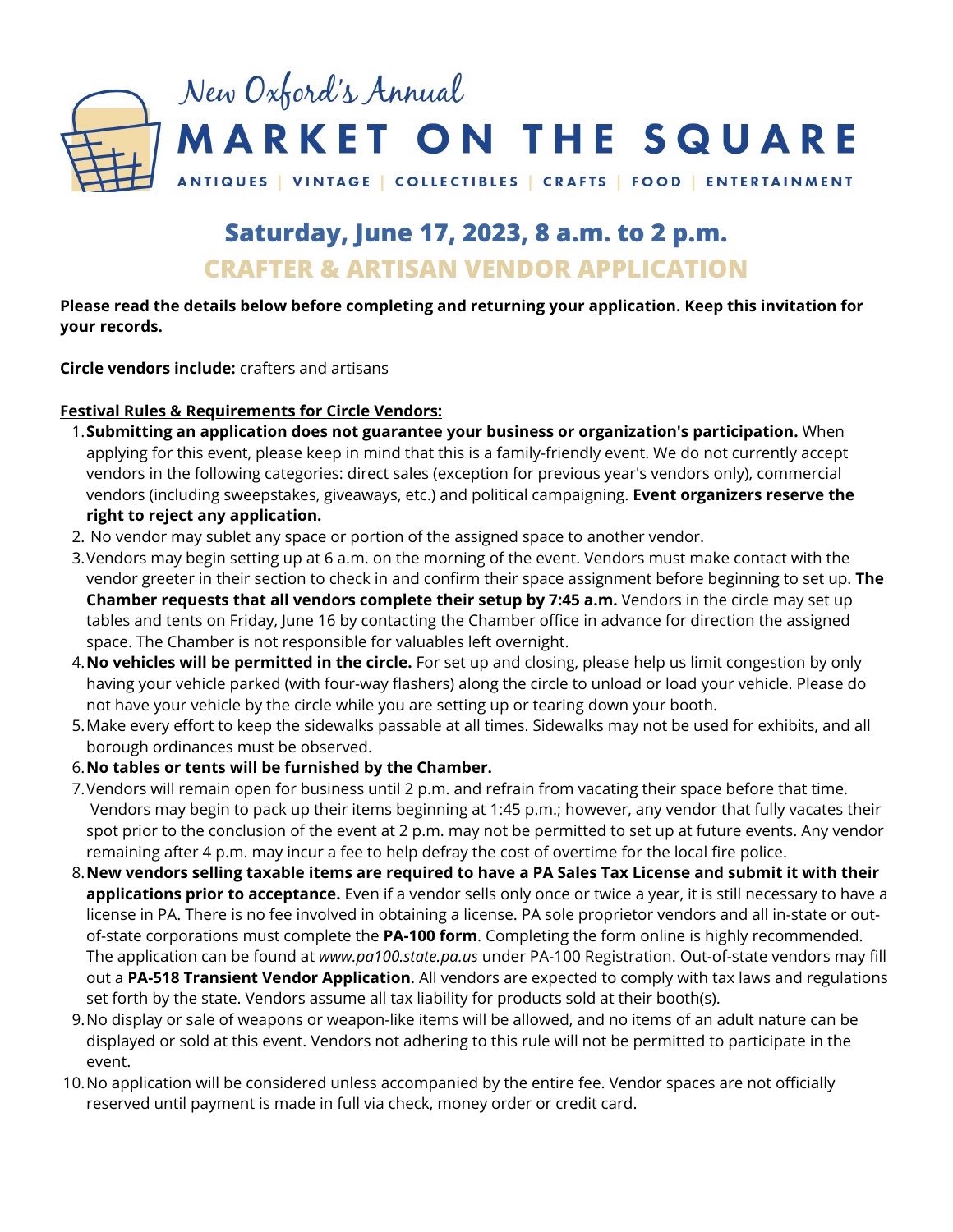#### **Vendor Space & Fee Information:**

Crafter and artisan spaces are located in the circle. These are approximately 10 x 10 spaces. Once the circle is at capacity, additional vendor spaces may be available in designated overflow areas. If this is the case, you will be notified before your application and payment are processed.

**Spaces are \$60 if application and payment is postmarked by May 31, 2023.** Applications will not be accepted after Wednesday, June 14, 2023. Any application submitted within one week of the registration deadline must be paid via money order or credit card. No applications should be mailed within a one week window of the registration deadline. If it is within the one week window, please email your application. No day-of vendor applications will be accepted.

#### **\*Apply and pay by July 18, 2022 and take a \$10 discount off your vendor fee!**

**\*Applications and payment postmarked June 1, 2023 or later: \$90** *(includes late fee)*

New Oxford Chamber members receive a \$20 discount.

#### **Additional Important Information:**

Confirmation of location and space number will be sent via email or mail by Friday, June 2, 2023. We will do our best to place returning vendors in their previous year's space, but this is not guaranteed. Returning vendors should submit your application and payment no later than April 1, 2023 if you are interested in securing your previous year's space.

#### To cancel a contract, vendors must send a request in writing AT LEAST 10 days in advance to be considered. **Refunds are not guaranteed.**

**NO CALL/NO SHOW POLICY:** If you need to make a last minute cancellation, please give us a call at (717) 624- 2800 or email us at *info@newoxford.org* if at all possible so that we can make adjustments to spacing as needed. Vendors that no call, no show the day of the event, except in the case of an emergency, will not be invited back to participate at future Chamber events.

Vendors failing to observe the aforementioned rules, found conducting themselves in a fraudulent or objectionable manner, or becoming offensive to officials, other vendors or attendees will be asked to remove their merchandise IMMEDIATELY and leave the event with their fee forfeited.

In case of rain, the show will continue unless the weather is severe. **Vendors' fees will not be refunded based on weather conditions.** We suggest bringing clear plastic drop cloths in the event of rain.

The Chamber and the residents of New Oxford will not be responsible for any injury or loss that may arise or come to the lessee or their employees or their property from any cause whatsoever while said persons are in the New Oxford Borough. No insurance will be provided as this is the responsibility of the dealer/lessee.

The Chamber and the residents of New Oxford look forward to your participation in our 67th Annual Market on the Square. We hope you have a successful day and that your visit to our town is enjoyable.

Sincerely, **Market on the Square Committee** *New Oxford Area Chamber of Commerce*